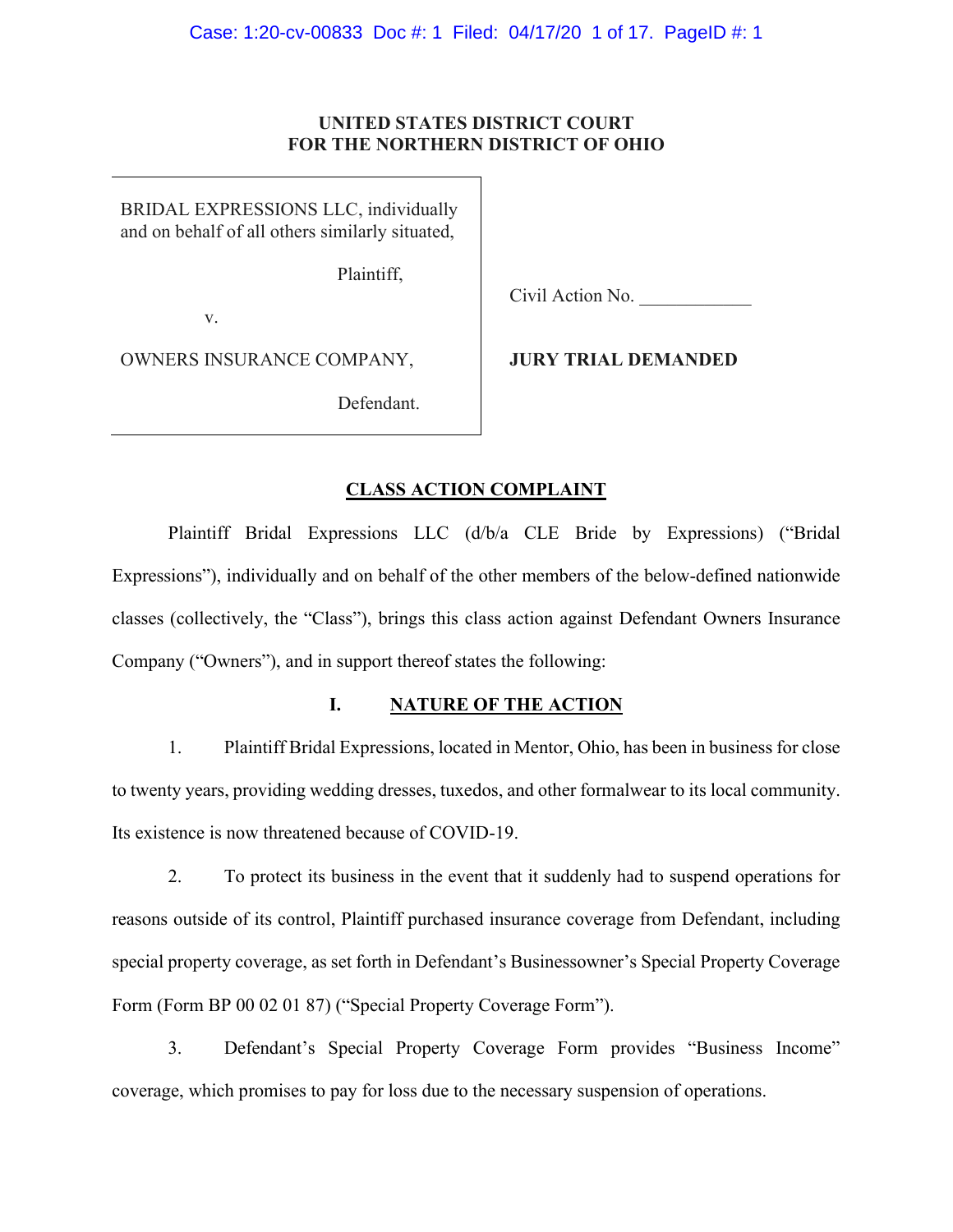#### Case: 1:20-cv-00833 Doc #: 1 Filed: 04/17/20 2 of 17. PageID #: 2

4. Defendant's Special Property Coverage Form also provides "Extra Expense" coverage, which promises to pay the expenses incurred to minimize the suspension of business and to continue operations.

5. Unlike many policies that provide Business Income (also referred to as "business interruption") coverage, Defendant's Special Property Coverage Form does not include, and is not subject to, any exclusion for losses caused by viruses or communicable diseases.

6. In fact, the insurance policy that Defendant sold to Plaintiff (which includes many different types of coverage in addition to the Special Property Coverage Form) includes a communicable diseases exclusion that specifically applies *only* to the liability sections of the policy—not the property policy section. In other words, Defendant explicitly wrote the communicable diseases exclusion so that it did *not* apply to the types of claims at issue in this lawsuit:



7. Plaintiff was forced to suspend business due to COVID-19 (a.k.a. the "coronavirus" or "SARS-CoV-2") as well as to take necessary steps to prevent further damage and minimize the suspension of business and continue operations.

8. Upon information and belief, Defendant has, on a widescale and uniform basis, refused to pay its insureds under its Business Income and Extra Expense coverages for losses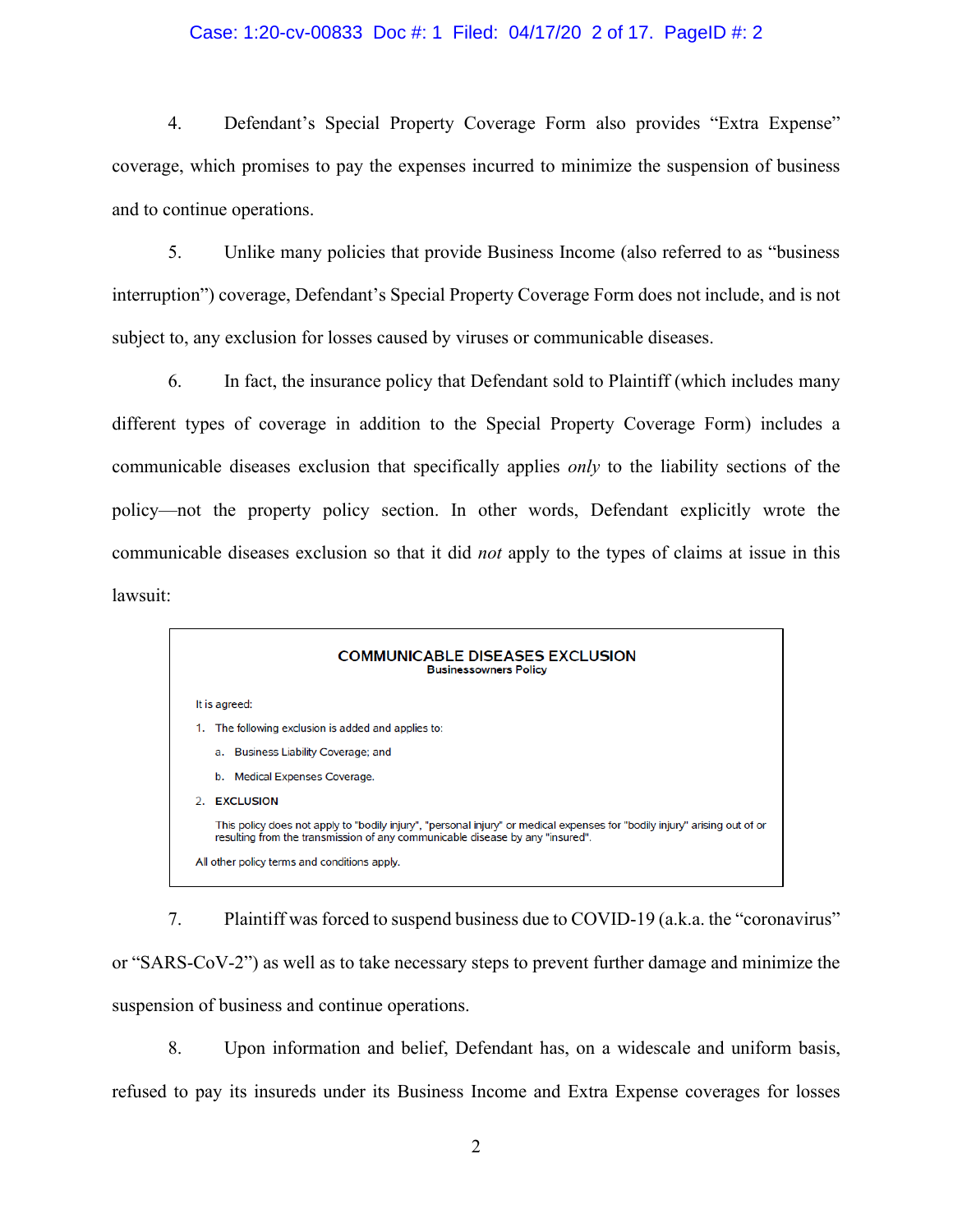#### Case: 1:20-cv-00833 Doc #: 1 Filed: 04/17/20 3 of 17. PageID #: 3

suffered due to COVID-19 and efforts to prevent further property damage or to minimize the suspension of business and continue operations. Indeed, Defendant has denied Plaintiff's claim under its policy.

#### **II. JURISDICTION AND VENUE**

9. This Court has jurisdiction over this action pursuant to 28 U.S.C. § 1332, because Defendant and at least one Class member are citizens of different states, and because: (a) the Class consists of at least 100 members; (b) the amount in controversy exceeds \$5,000,000 exclusive of interest and costs; and (c) no relevant exceptions apply to this claim.

10. Venue is proper in this District under 28 U.S.C. § 1391, because Plaintiff resides in this district, and because a substantial portion of the acts and conduct giving rise to the claims occurred within the District.

## **III. THE PARTIES**

## *Plaintiff*

11. Plaintiff Bridal Expressions (d/b/a CLE Bride by Expressions) is an Ohio LLC, with its principal place of business in Mentor, Ohio. Bridal Expressions owns and operates CLE Bride by Expressions, located in Mentor, Ohio

#### *Defendant*

12. Defendant Owners Insurance Company is a corporation domiciled in Ohio, with its principal place of business in Lansing, Michigan. It is authorized to write, sell, and issue insurance policies providing property and business income coverage in Ohio. At all times material hereto, Owners conducted and transacted business through the selling and issuing of insurance policies within Ohio, including, but not limited to, selling and issuing property coverage to Plaintiff Bridal Expressions.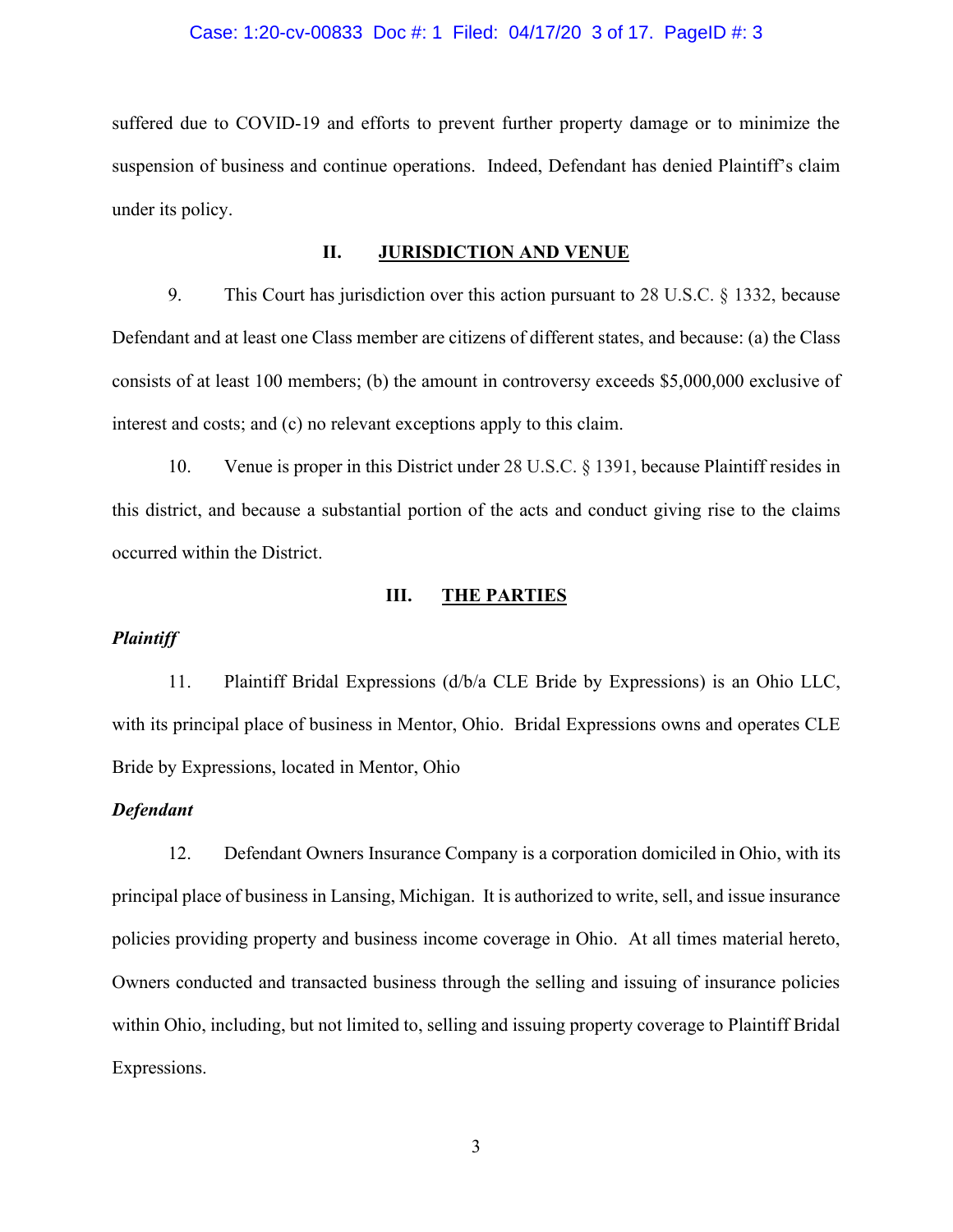## **IV. FACTUAL BACKGROUND**

#### *A. The Special Property Coverage Form*

13. In return for the payment of a premium, Defendant issued Policy No. 44-229-409- 01 to Plaintiff for a policy period of October 15, 2019 to October 15, 2020, including a Businessowners Special Property Coverage Form. Policy No. 44-229-409-01 is attached hereto as Exhibit A. Plaintiff has performed all of its obligations under Policy No. 44-229-409-01, including the payment of premiums. The Covered Property, with respect to the Special Property Coverage Form, is CLE Bride by Expressions, located at 8925 Mentor Avenue, Mentor, Ohio 44060.

14. In many parts of the world, property insurance is sold on a specific peril basis. Such policies cover a risk of loss only if that risk of loss is specifically listed (e.g., hurricane, earthquake H1N1, etc.). Most property policies sold in the United States, however, including those sold by Defendant, are all-risk property damage policies. These types of policies cover all risks of loss except for risks that are expressly and specifically excluded. In the Special Property Coverage Form provided to Plaintiff, under the heading "Covered Causes of Loss," Defendant agreed to pay for direct physical loss or damage to Covered Property unless specifically excluded or limited in the policy.

15. In the Special Property Coverage Form, Defendant did not exclude or limit coverage for losses from viruses.

16. Losses due to COVID-19 are a Covered Cause of Loss under Defendant's policies with the Special Property Coverage Form.

17. In the Special Property Coverage Form, Defendant agreed to pay for its insureds' actual loss of Business Income sustained due to the necessary suspension of its operations during the "period of restoration" caused by direct physical loss or damage.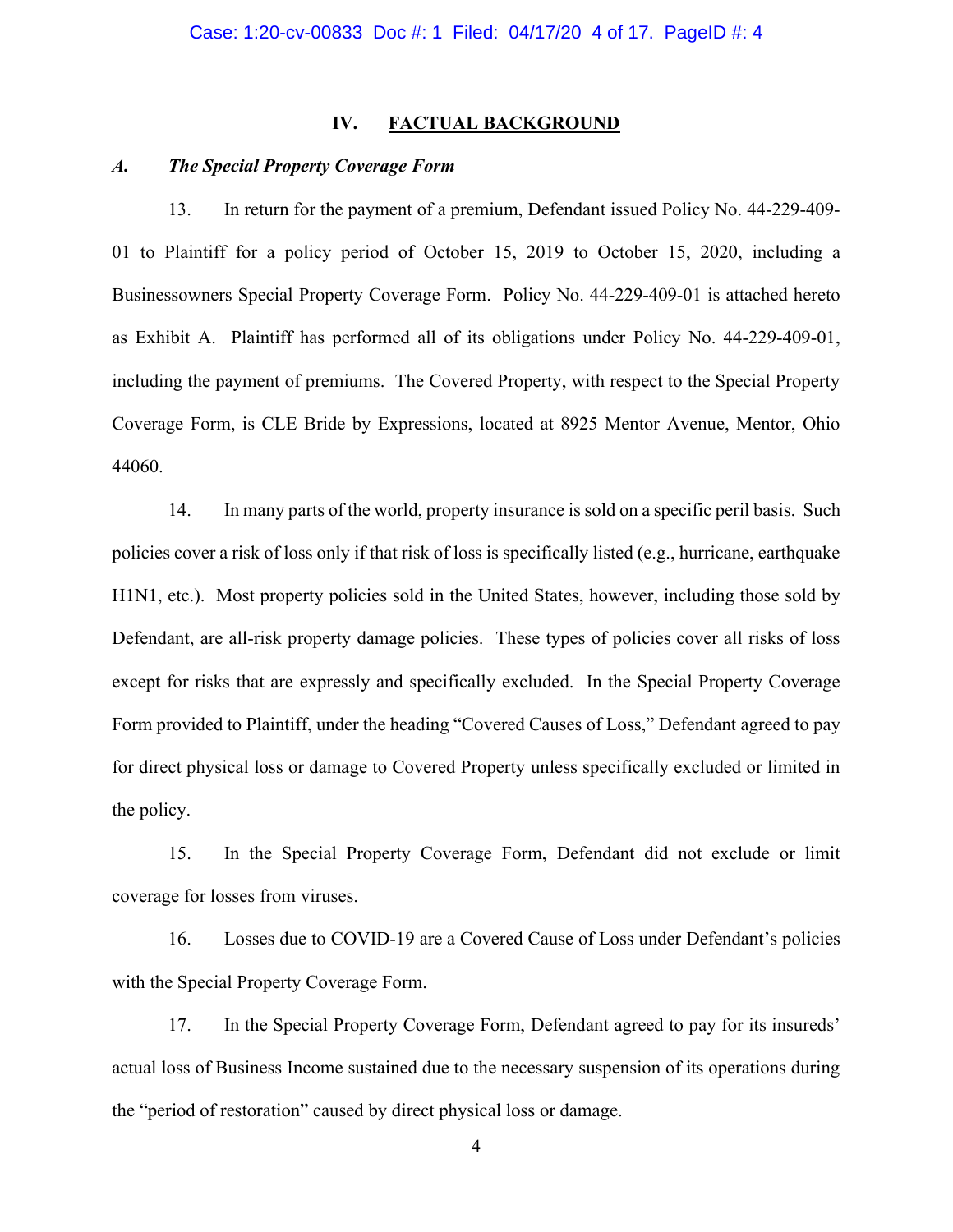### Case: 1:20-cv-00833 Doc #: 1 Filed: 04/17/20 5 of 17. PageID #: 5

18. The presence of virus or disease can constitute physical damage to property, as the insurance industry has recognized since at least 2006. When preparing so-called "virus" exclusions to be placed in some policies, but not others, the insurance industry drafting arm, ISO, circulated a statement to state insurance regulators that included the following:

> Disease-causing agents may render a product impure (change its quality or substance), or enable the spread of disease by their presence on interior building surfaces or the surfaces of personal property. When disease-causing viral or bacterial contamination occurs, potential claims involve the cost of replacement of property (for example, the milk), cost of decontamination (for example, interior building surfaces), and business interruption (time element) losses. Although building and personal property could arguably become contaminated (often temporarily) by such viruses and bacteria, the nature of the property itself would have a bearing on whether there is actual property damage. An allegation of property damage may be a point of disagreement in a particular case."

19. "Business Income" means net income that would have been earned or incurred, and

continuing normal operating expenses incurred, including payroll.

20. In the Special Property Coverage Form, Defendant also agreed to pay necessary

Extra Expense that its insureds incur during the "period of restoration" that the insureds would not

have incurred if there had been no direct physical loss or damage to the Covered Property.

21. "Extra Expense" means expenses to avoid or minimize the suspension of business

and to repair or replace property.

## *B. The Covered Cause of Loss*

22. The presence of COVID-19 caused "direct physical loss of or damage to" each "Covered Property" under Plaintiff's policy, and the policies of the other Class members, by denying use of and damaging the Covered Property, and causing a necessary suspension of operations during a period of restoration.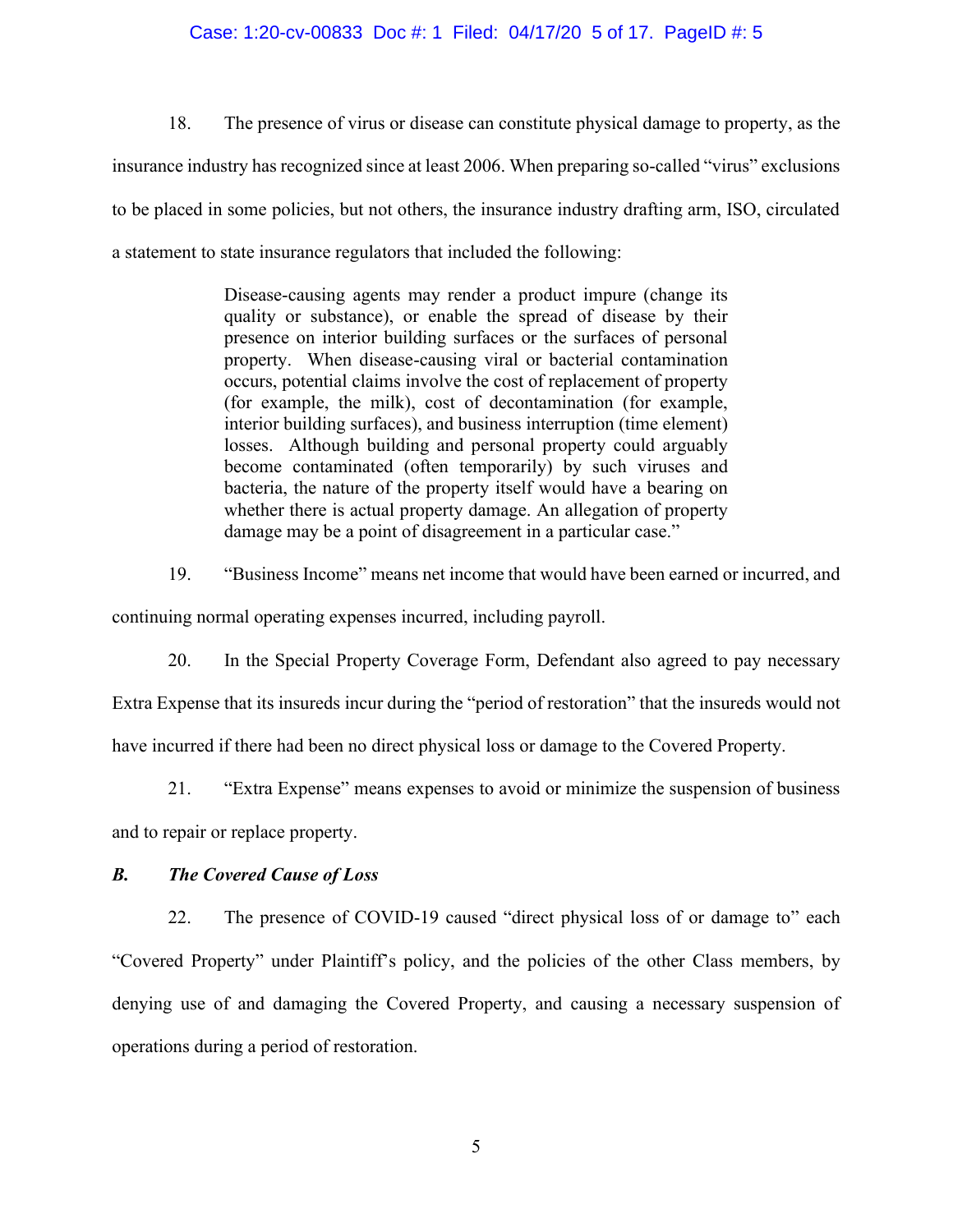# Case: 1:20-cv-00833 Doc #: 1 Filed: 04/17/20 6 of 17. PageID #: 6

23. As a result of the presence of COVID-19, Plaintiff and the other Class members lost Business Income and incurred Extra Expense.

24. On or about March 16, 2020, Plaintiff submitted a claim to Defendant for loss to its Covered Property caused by COVID-19.

25. On or about March 16, 2020, Defendant denied Plaintiff's claim.

26. Indeed, Defendant has, on a uniform and widescale basis, refused to pay, under its

Business Income and Extra Expense coverages, for losses sustained due to the presence of COVID-

19.

# **V. CLASS ACTION ALLEGATIONS**

27. Plaintiff brings this action pursuant to Rules  $23(a)$ ,  $23(b)(1)$ ,  $23(b)(2)$ ,  $23(b)(3)$ , and

23(c)(4) of the Federal Rules of Civil Procedure, individually and on behalf of all others similarly situated.

- 28. Plaintiff seeks to represent nationwide classes defined as:
	- All persons and entities that: (a) had Business Income coverage under a property insurance policy issued by Owners; (b) suffered a suspension of business related to COVID-19, at the premises covered by their Owners property insurance policy; (c) made a claim under their property insurance policy issued by Owners; and (d) were denied Business Income coverage by Owners for the suspension of business resulting from the presence or threat of COVID-19 (the "Business Income Breach Class").
	- All persons and entities that: (a) had Extra Expense coverage under a property insurance policy issued by Owners; (b) sought to minimize the suspension of business in connection with COVID-19 at the premises covered by their Owners property insurance policy; (c) made a claim under their property insurance policy issued by Owners; and (d) were denied Extra Expense coverage by Owners despite their efforts to minimize the suspension of business caused by COVID-19 (the "Extra Expense Breach Class").
	- All persons and entities with Business Income coverage under a property insurance policy issued by Owners that suffered a suspension of business due to COVID-19 at the premises covered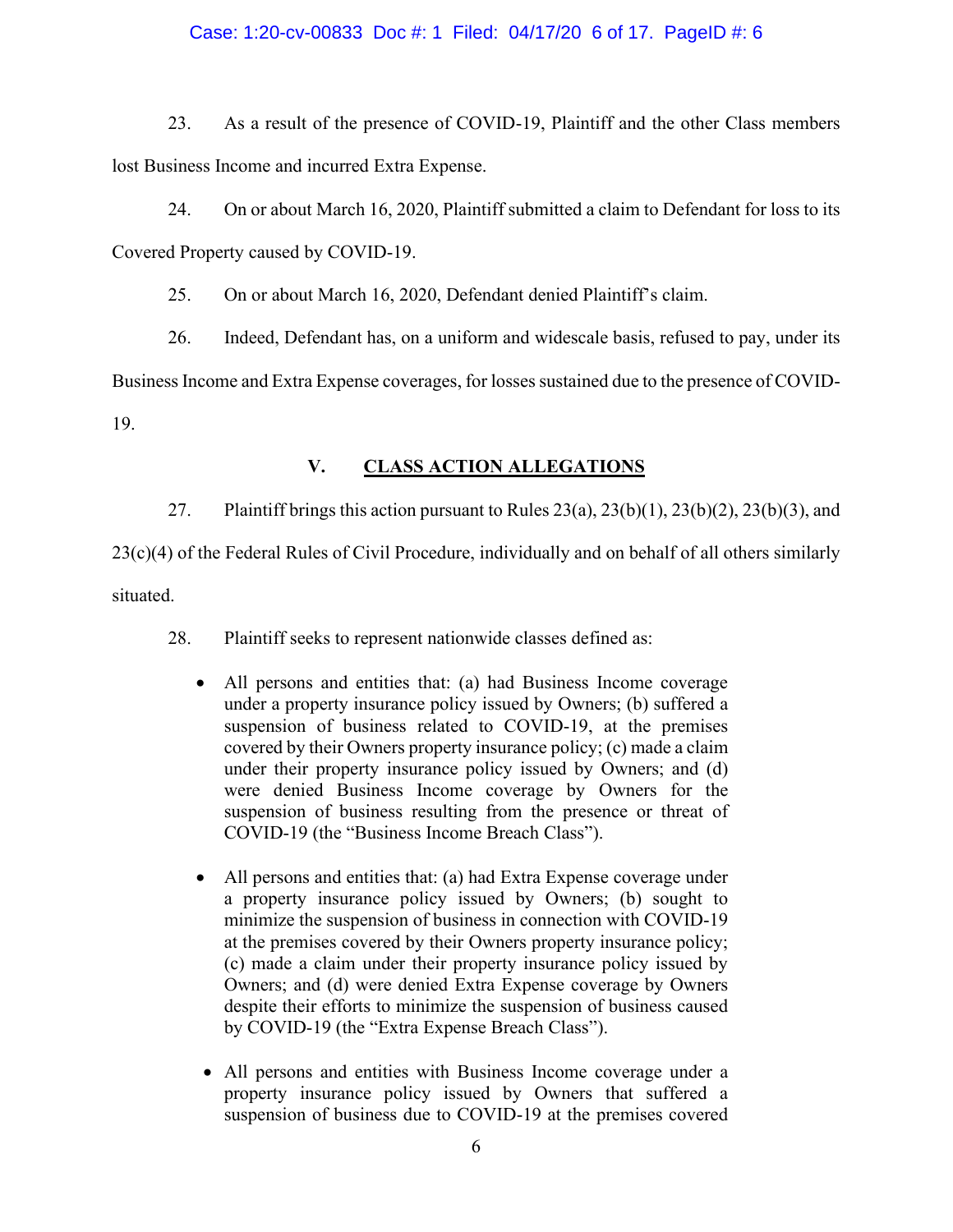by the Business Income coverage (the "Business Income Declaratory Judgment Class").

• All persons and entities with Extra Expense coverage under a property insurance policy issued by Owners that sought to minimize the suspension of business in connection with COVID-19 at the premises covered by their Owners property insurance policy (the "Extra Expense Declaratory Judgment Class").

29. Excluded from each defined Class is Defendant and any of its members, affiliates, parents, subsidiaries, officers, directors, employees, successors, or assigns; governmental entities; and the Court staff assigned to this case and their immediate family members. Plaintiff reserves the right to modify or amend each of the Class definitions, as appropriate, during the course of this litigation.

30. This action has been brought and may properly be maintained on behalf of each Class proposed herein under the criteria of Rule 23 of the Federal Rules of Civil Procedure.

31. **Numerosity—Federal Rule of Civil Procedure 23(a)(1).** The members of each defined Class are so numerous that individual joinder of all Class members is impracticable. While Plaintiff is informed and believes that there are thousands of members of each Class, the precise number of Class members is unknown to Plaintiff, but may be ascertained from Defendant's books and records. Class members may be notified of the pendency of this action by recognized, Courtapproved notice dissemination methods, which may include U.S. Mail, electronic mail, internet postings, and/or published notice.

32. **Commonality and Predominance—Federal Rule of Civil Procedure 23(a)(2) and 23(b)(3).** This action involves common questions of law and fact, which predominate over any questions affecting individual Class members, including, without limitation:

> a. Defendant issued all-risk policies to the members of the Class in exchange for the payment of premiums by Class members;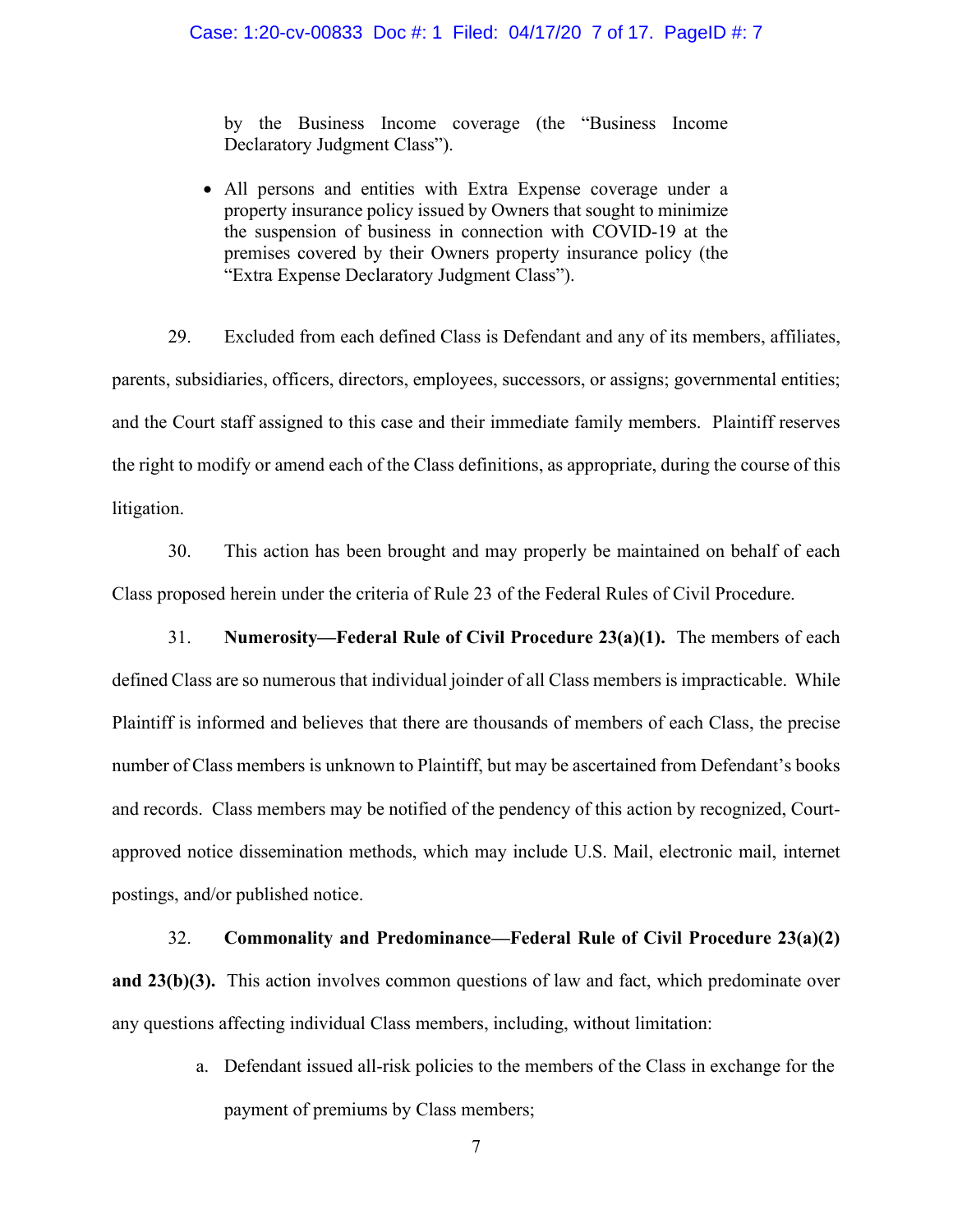- b. whether the Class suffered a covered loss based on the common policies issued to members of the Class;
- c. whether Defendant wrongfully denied all claims based on COVID-19;
- d. whether Defendant's Business Income coverage applies to a suspension of business caused by COVID-19;
- e. whether Defendant's Extra Expense coverage applies to efforts to minimize a loss caused by COVID-19;
- f. whether Defendant has breached its contracts of insurance through a blanket denial of all claims based on business interruption, income loss or closures related to COVID-19 and the related closures; and
- g. whether Plaintiff and the Class are entitled to an award of reasonable attorney fees, interest and costs.

33. **Typicality—Federal Rule of Civil Procedure 23(a)(3).** Plaintiff's claims are typical of the other Class members' claims because Plaintiff and the other Class members are all similarly affected by Defendant's refusal to pay under its Business Income and Extra Expense coverages. Plaintiff's claims are based upon the same legal theories as those of the other Class members. Plaintiff and the other Class members sustained damages as a direct and proximate result of the same wrongful practices in which Defendant engaged.

34. **Adequacy of Representation—Federal Rule of Civil Procedure 23(a)(4).** Plaintiff is an adequate Class representative because its interests do not conflict with the interests of the other Class members who they seek to represent, Plaintiff has retained counsel competent and experienced in complex class action litigation, including successfully litigating class action cases similar to this one, where insurers breached contracts with insureds by failing to pay the amounts owed under their policies, and Plaintiff intends to prosecute this action vigorously. The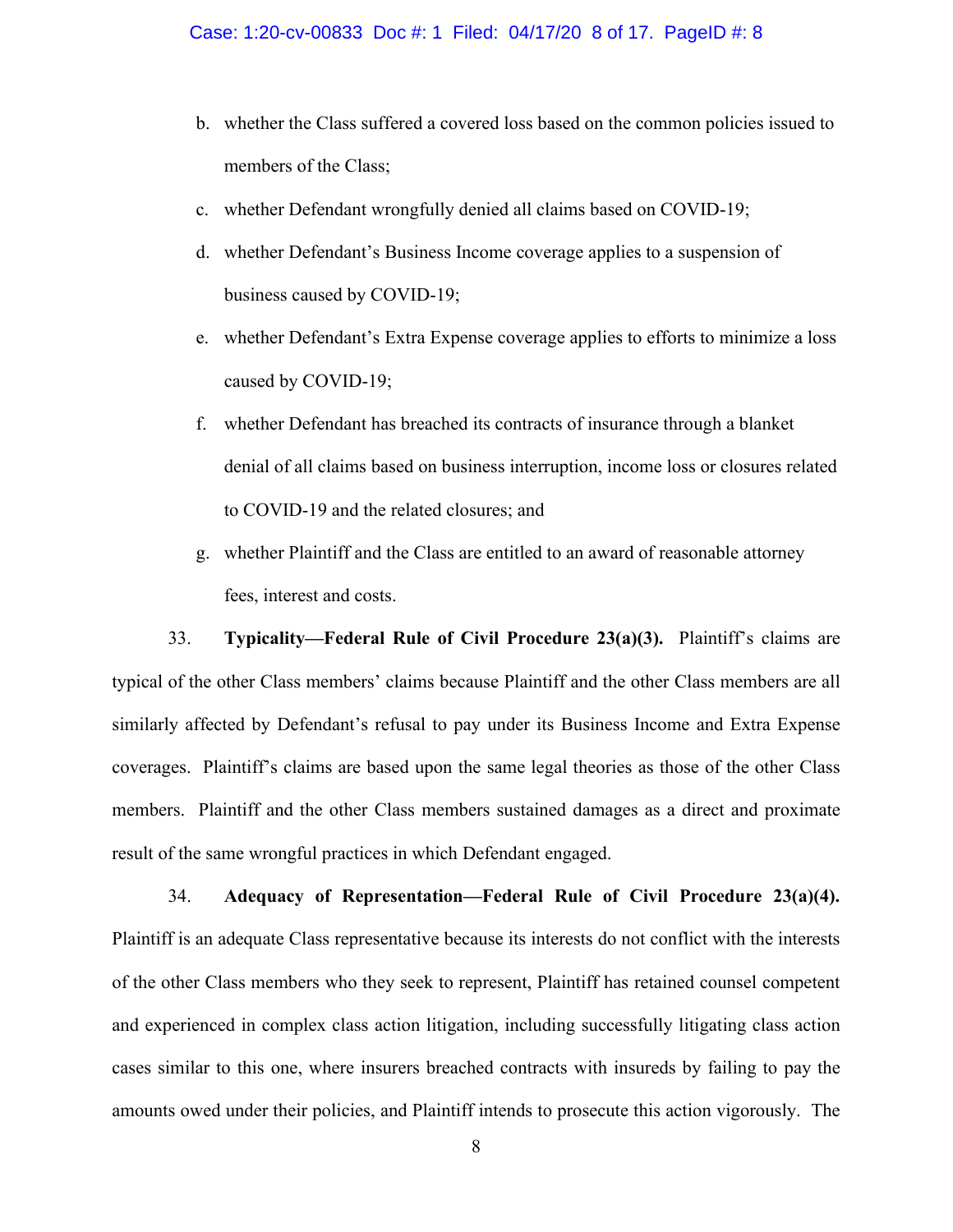#### Case: 1:20-cv-00833 Doc #: 1 Filed: 04/17/20 9 of 17. PageID #: 9

interests of the above-defined Classes will be fairly and adequately protected by Plaintiff and its counsel.

35. **Inconsistent or Varying Adjudications and the Risk of Impediments to Other Class Members' Interests—Federal Rule of Civil Procedure 23(b)(1).** Plaintiff seeks classwide adjudication as to the interpretation, and resultant scope, of Defendant's Business Income and Extra Expense coverages. The prosecution of separate actions by individual members of the Classes would create an immediate risk of inconsistent or varying adjudications that would establish incompatible standards of conduct for the Defendant. Moreover, the adjudications sought by Plaintiff could, as a practical matter, substantially impair or impede the ability of other Class members, who are not parties to this action, to protect their interests.

36. **Declaratory and Injunctive Relief—Federal Rule of Civil Procedure 23(b)(2).** Defendant acted or refused to act on grounds generally applicable to Plaintiff and the other Class members, thereby making appropriate final injunctive relief and declaratory relief, as described below, with respect to the Class members.

37. **Superiority—Federal Rule of Civil Procedure 23(b)(3).** A class action is superior to any other available means for the fair and efficient adjudication of this controversy, and no unusual difficulties are likely to be encountered in the management of this class action. Individualized litigation creates a potential for inconsistent or contradictory judgments, and increases the delay and expense to all parties and the court system. By contrast, the class action device presents far fewer management difficulties, and provides the benefits of single adjudication, economy of scale, and comprehensive supervision by a single court.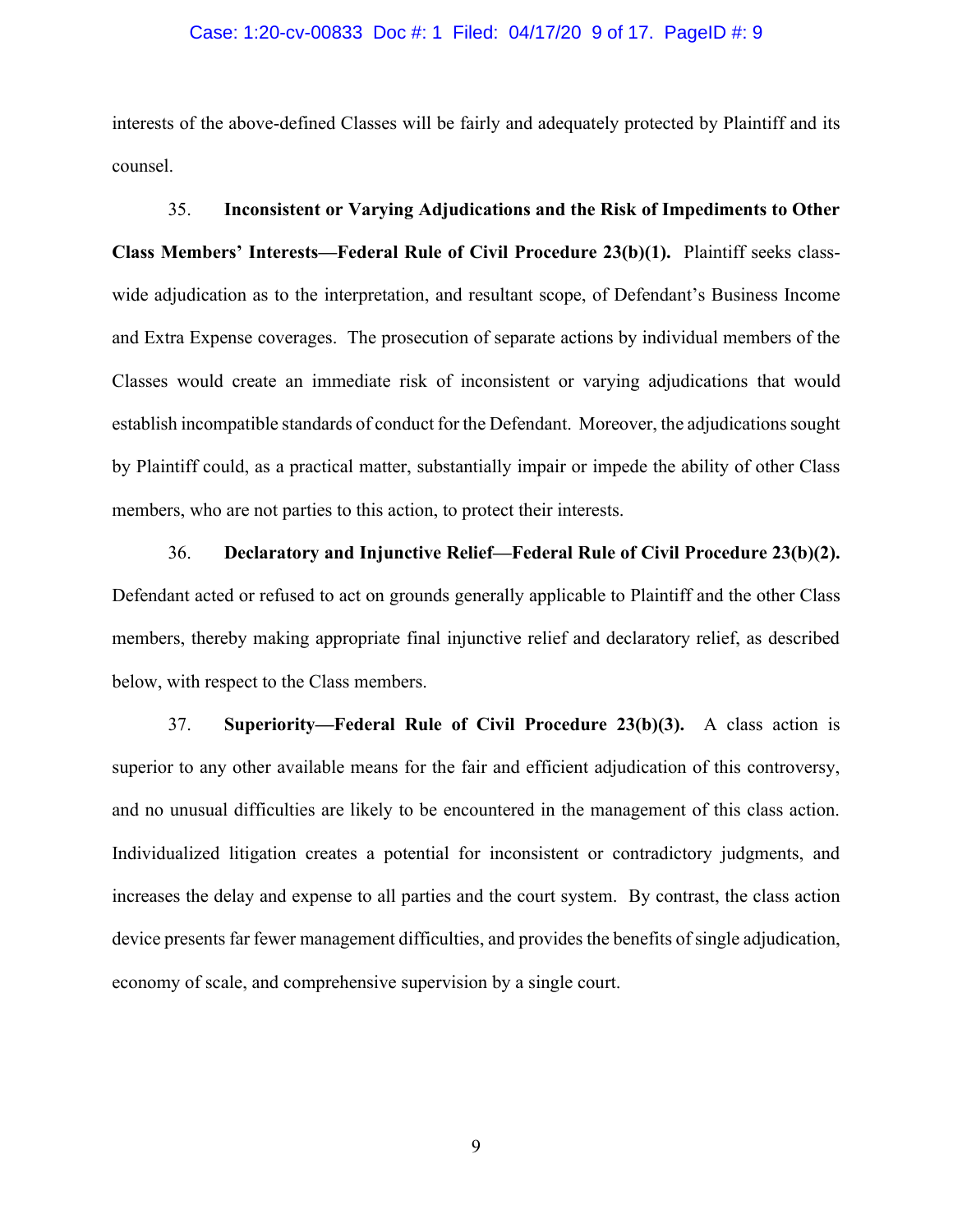## **VI. CLAIMS FOR RELIEF**

# **COUNT I BREACH OF CONTRACT -- BUSINESS INCOME COVERAGE (Claim Brought on Behalf of the Business Income Breach Class)**

38. Plaintiff Bridal Expressions ("Plaintiff" for the purpose of this claim) repeats and realleges Paragraphs 1-37 as if fully set forth herein.

39. Plaintiff brings this Count individually and on behalf of the other members of the Business Income Breach Class.

40. Plaintiff's Owners policy, as well as those of the other Business Income Breach Class members, are contracts under which Defendant was paid premiums in exchange for its promise to pay Plaintiff's and the other Business Income Breach Class members' losses for claims covered by the policy.

41. In the Special Property Coverage Form, Defendant agreed to pay for its insureds' actual loss of Business Income sustained due to the necessary suspension of its operations during the "period of restoration," which begins with the date of direct physical loss or damage.

42. "Business Income" means net income that would have been earned or incurred, and continuing normal operating expenses incurred, including payroll.

43. COVID-19 caused direct physical loss and damage to Plaintiff's and the other Business Income Breach Class members' Covered Properties, requiring suspension of operations at the Covered Properties. Losses caused by COVID-19 thus triggered the Business Income provision of Plaintiff's and the other Business Income Breach Class members' Owners insurance policies.

44. Plaintiff and the other Business Income Breach Class members have complied with all applicable provisions of their policies, those provisions have been waived by Defendant or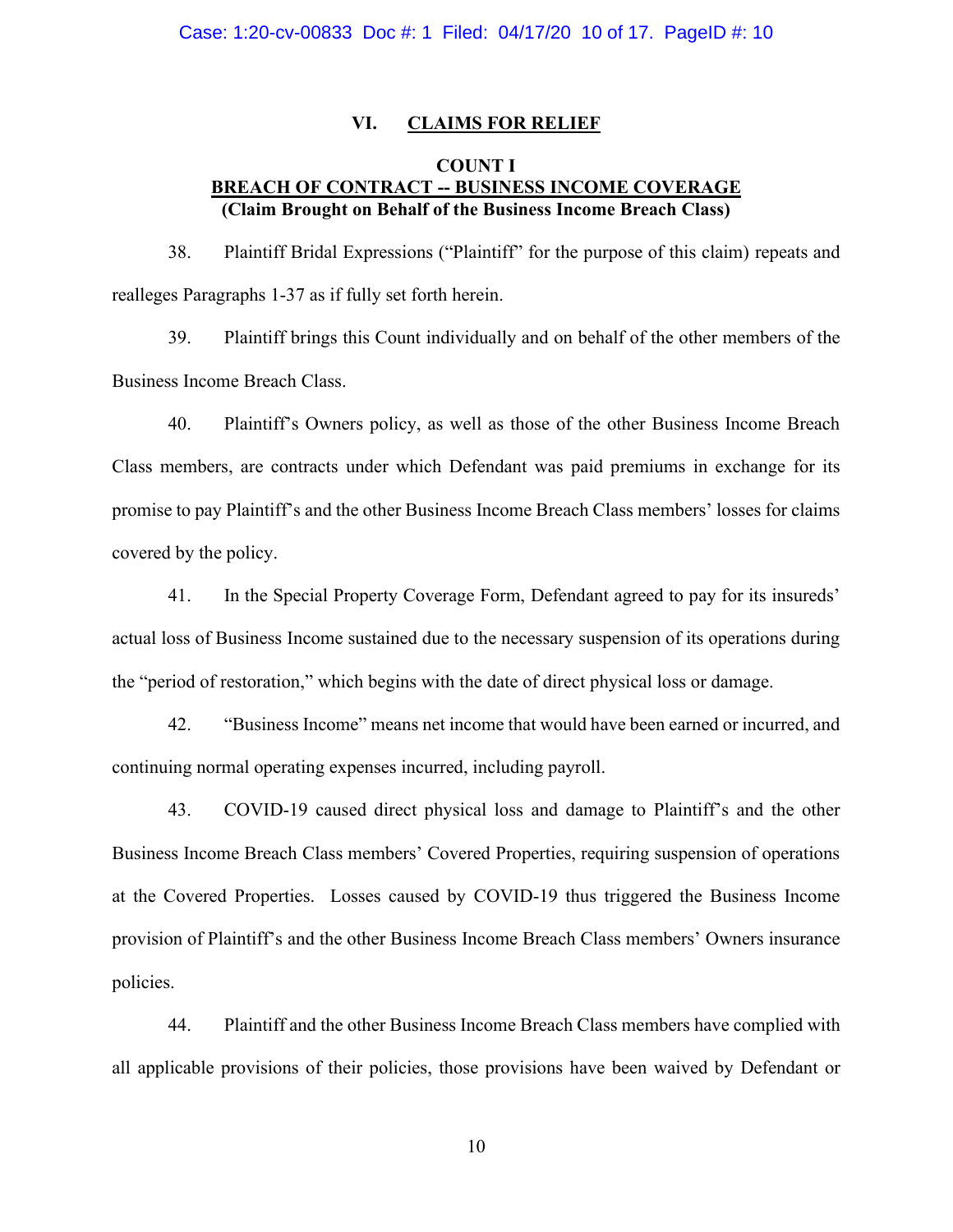#### Case: 1:20-cv-00833 Doc #: 1 Filed: 04/17/20 11 of 17. PageID #: 11

Defendant is estopped from asserting them, and yet Defendant has abrogated its insurance coverage obligations pursuant to the policies' clear and unambiguous terms.

45. By denying coverage for any Business Income losses incurred by Plaintiff and the other Business Income Breach Class members in connection with the COVID-19 pandemic, Defendant has breached its coverage obligations under the Policies.

46. As a result of Defendant's breaches of the policies, Plaintiff and the other Business Income Breach Class members have sustained substantial damages for which Defendant is liable, in an amount to be established at trial.

# **COUNT II BREACH OF CONTRACT – EXTRA EXPENSE COVERAGE (Claim Brought on Behalf of the Extra Expense Breach Class)**

47. Plaintiff Bridal Expressions ("Plaintiff" for the purpose of this claim) repeats and realleges Paragraphs 1-37 as if fully set forth herein.

48. Plaintiff brings this Count individually and on behalf of the other members of the Extra Expense Breach Class.

49. Plaintiff's Owners policy, as well as those of the other Extra Expense Breach Class members, are contracts under which Defendant was paid premiums in exchange for its promise to pay Plaintiff's and the other Extra Expense Breach Class members' losses for claims covered by the policy.

50. In the Special Property Coverage Form, Defendant agreed to pay necessary Extra Expense that its insureds incur during the "period of restoration" that the insureds would not have incurred if there had been no direct physical loss or damage to the Covered Properties.

51. "Extra Expense" means expenses to avoid or minimize the suspension of business and to repair or replace property.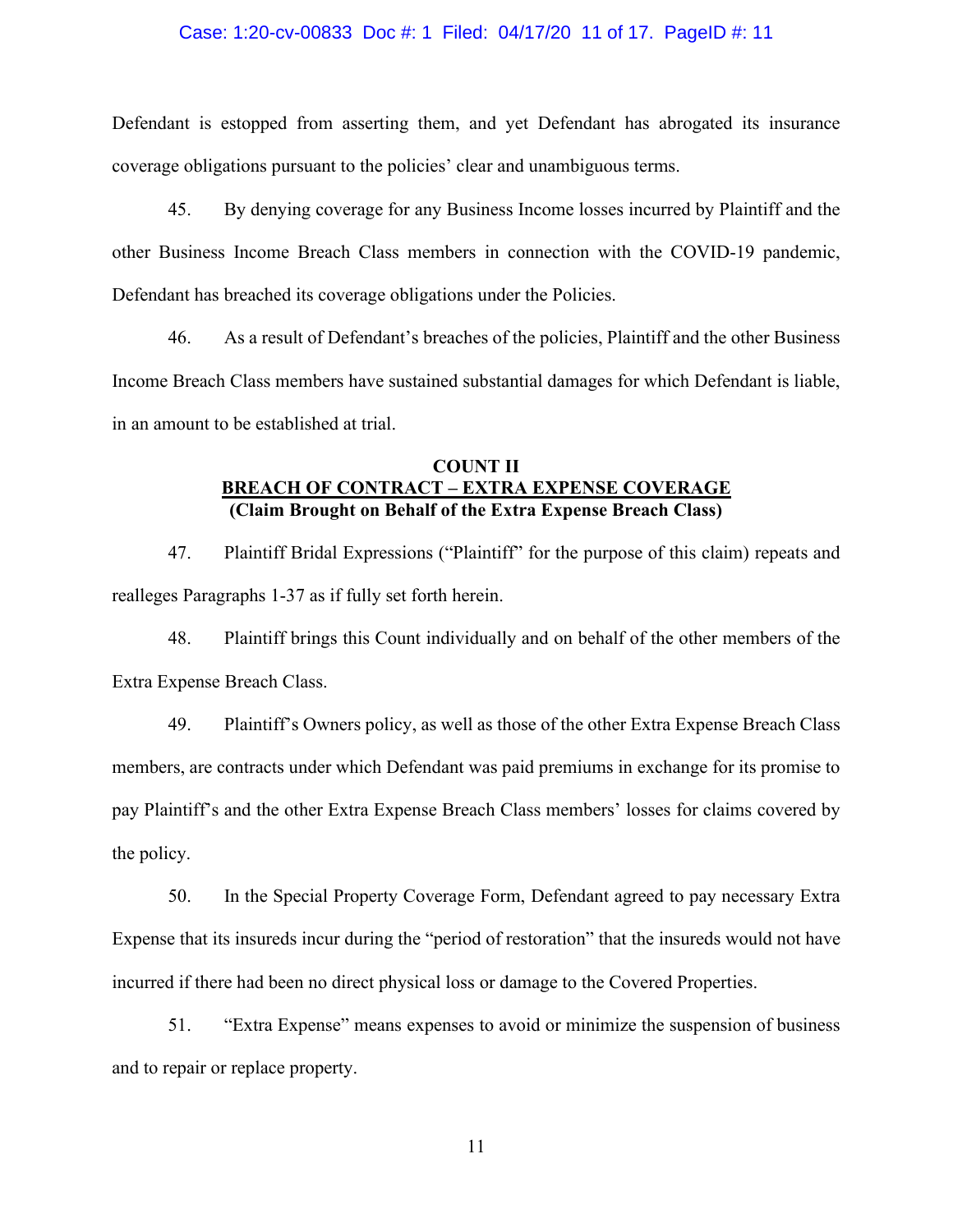#### Case: 1:20-cv-00833 Doc #: 1 Filed: 04/17/20 12 of 17. PageID #: 12

52. Due to the presence of COVID-19, Plaintiff and the other members of the Extra Expense Breach Class incurred Extra Expense at their Covered Properties.

53. Plaintiff and the other members of the Extra Expense Breach Class have complied with all applicable provisions of the Policies, those provisions have been waived by Defendant, or Defendant is estopped from asserting them, and yet Defendant has abrogated its insurance coverage obligations pursuant to the policies' clear and unambiguous terms.

54. By denying coverage for any business losses incurred by Plaintiff and the other members of the Extra Expense Breach Class in connection with the COVID-19 pandemic, Defendant has breached its coverage obligations under the Policies.

55. As a result of Defendant's breaches of the policies, Plaintiff and the other members of the Extra Expense Breach Class have sustained substantial damages for which Defendant is liable, in an amount to be established at trial.

## **COUNT III DECLARATORY JUDGMENT – BUSINESS INCOME COVERAGE (Claim Brought on Behalf of the Business Income Declaratory Judgment Class)**

56. Plaintiff Bridal Expressions ("Plaintiff" for the purpose of this claim) repeats and realleges Paragraphs 1-37 as if fully set forth herein.

57. Plaintiff brings this Count individually and on behalf of the other members of the Business Income Declaratory Judgment Class.

58. Plaintiff's Owners policy, as well as those of the other Business Income Declaratory Judgment Class members, are contracts under which Defendant was paid premiums in exchange for its promise to pay Plaintiff's and the other Business Income Declaratory Judgment Class members' losses for claims covered by the policy.

59. Plaintiff and the other Business Income Declaratory Judgment Class members have complied with all applicable provisions of the policies, those provisions have been waived by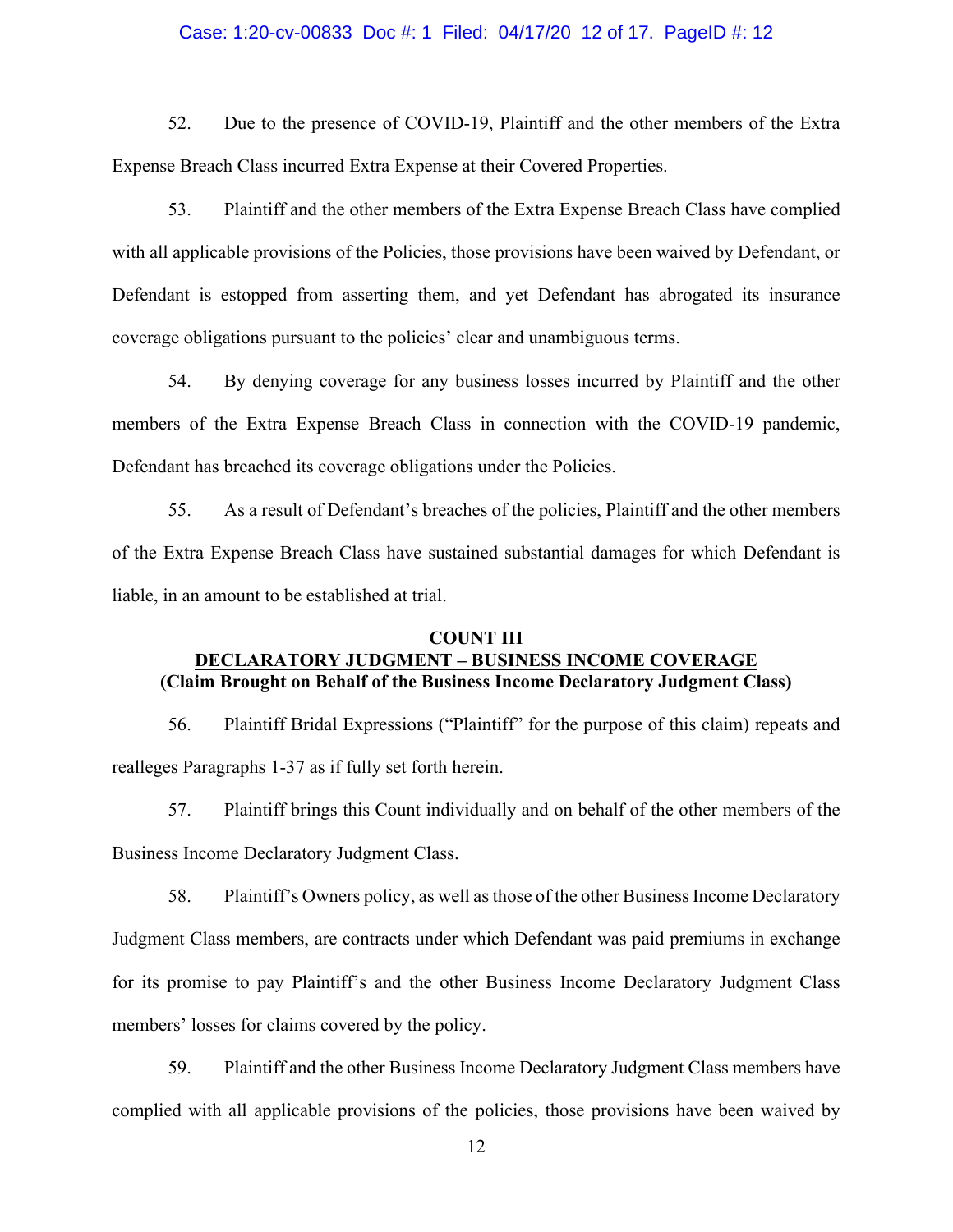#### Case: 1:20-cv-00833 Doc #: 1 Filed: 04/17/20 13 of 17. PageID #: 13

Defendant, or Defendant is estopped from asserting them, and yet Defendant has abrogated its insurance coverage obligations pursuant to the policies' clear and unambiguous terms and has wrongfully and illegally refused to provide coverage to which Plaintiff and the other Business Income Declaratory Judgment Class members are entitled.

60. Defendant has denied claims related to COVID-19 on a uniform and class wide basis, without individual bases or investigations, such that the Court can render declaratory judgment irrespective of whether members of the Business Income Declaratory Judgment Class have filed a claim.

61. An actual case or controversy exists regarding Plaintiff's and the other Business Income Declaratory Judgment Class members' rights and Defendant's obligations under the policies to reimburse Plaintiff for the full amount of Business Income losses incurred by Plaintiff and the other Business Income Declaratory Judgment Class members in connection with the suspension of their businesses due to the presence of COVID-19.

62. Pursuant to 28 U.S.C. § 2201, Plaintiff and the other Business Income Declaratory Judgment Class members seek a declaratory judgment from this Court declaring the following:

- i. Plaintiff's and the other Business Income Declaratory Judgment Class members' Business Income losses incurred in connection with necessary interruption of their businesses due to the presence of COVID-19 are insured losses under their policies; and
- ii. Defendant is obligated to pay Plaintiff and the other Business Income Declaratory Judgment Class members for the full amount of the Business Income losses incurred and to be incurred in connection with the period of restoration and the necessary interruption of their businesses stemming from the presence of COVID-19.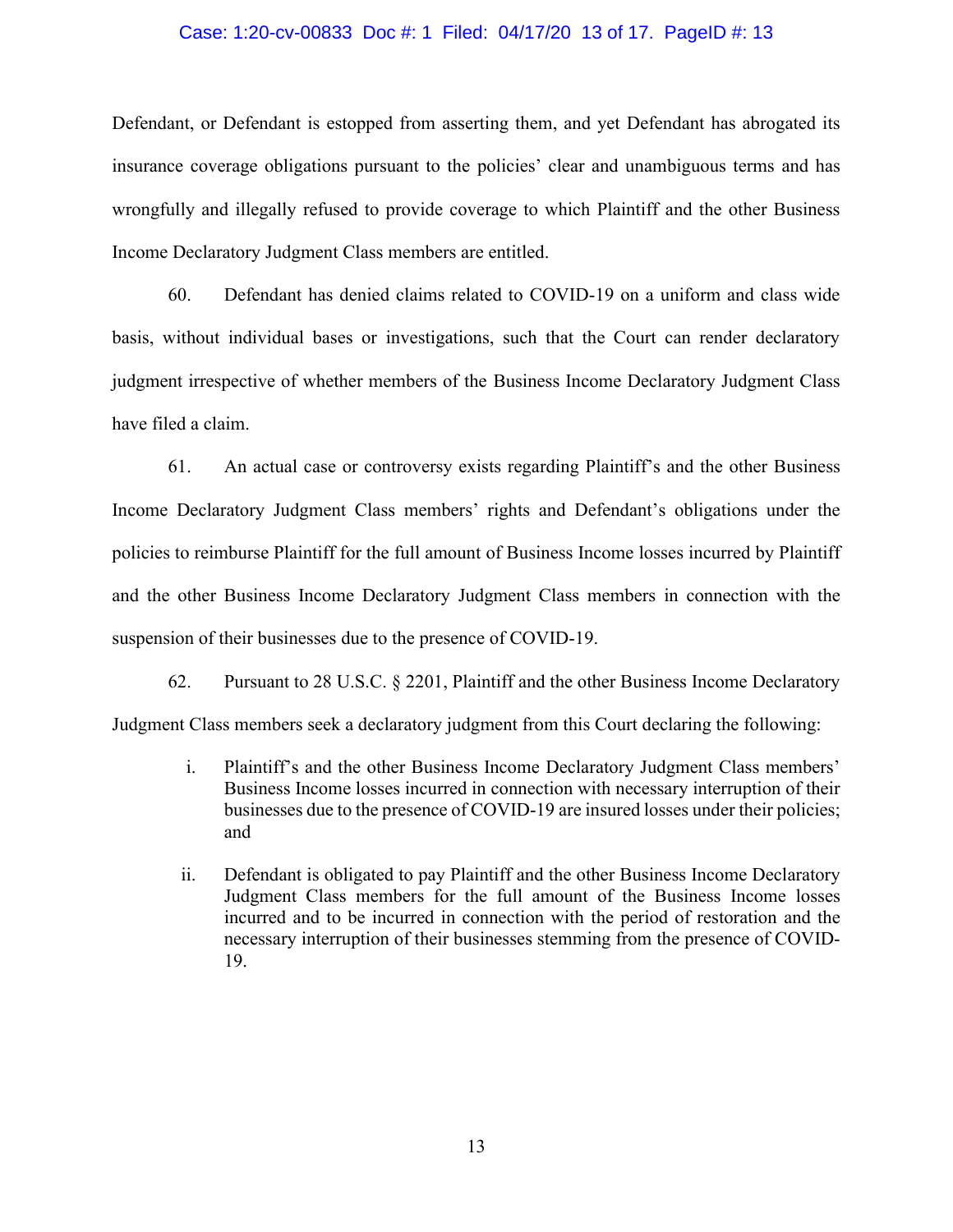#### Case: 1:20-cv-00833 Doc #: 1 Filed: 04/17/20 14 of 17. PageID #: 14

# **COUNT IV DECLARATORY JUDGMENT – EXTRA EXPENSE COVERAGE (Claim Brought on Behalf of the Extra Expense Declaratory Judgment Class)**

63. Plaintiff Bridal Expressions ("Plaintiff" for the purpose of this claim) repeats and realleges Paragraphs 1-37 as if fully set forth herein.

64. Plaintiff brings this Count individually and on behalf of the other members of the Extra Expense Declaratory Judgment Class.

65. Plaintiff's Owners insurance policy, as well as those of the other Extra Expense Declaratory Judgment Class members, are contracts under which Defendant was paid premiums in exchange for its promise to pay Plaintiff's and the other Extra Expense Declaratory Judgment Class members' losses for claims covered by the policy.

66. Plaintiff and the other Extra Expense Declaratory Judgment Class members have complied with all applicable provisions of the policies, those provisions have been waived by Defendant, or Defendant is estopped from asserting them, and yet Defendant has abrogated its insurance coverage obligations pursuant to the policies' clear and unambiguous terms and has wrongfully and illegally refused to provide coverage to which Plaintiff and the other Extra Expense Declaratory Judgment Class are entitled.

67. Defendant has denied claims related to COVID-19 on a uniform and class wide basis, without individual bases or investigations, such that the Court can render declaratory judgment irrespective of whether members of the Extra Expense Declaratory Judgment Class have filed a claim.

68. An actual case or controversy exists regarding Plaintiff's and the other Extra Expense Declaratory Judgment Class members' rights and Defendant's obligations under the policies to reimburse Plaintiff and the other Extra Expense Declaratory Judgment Class members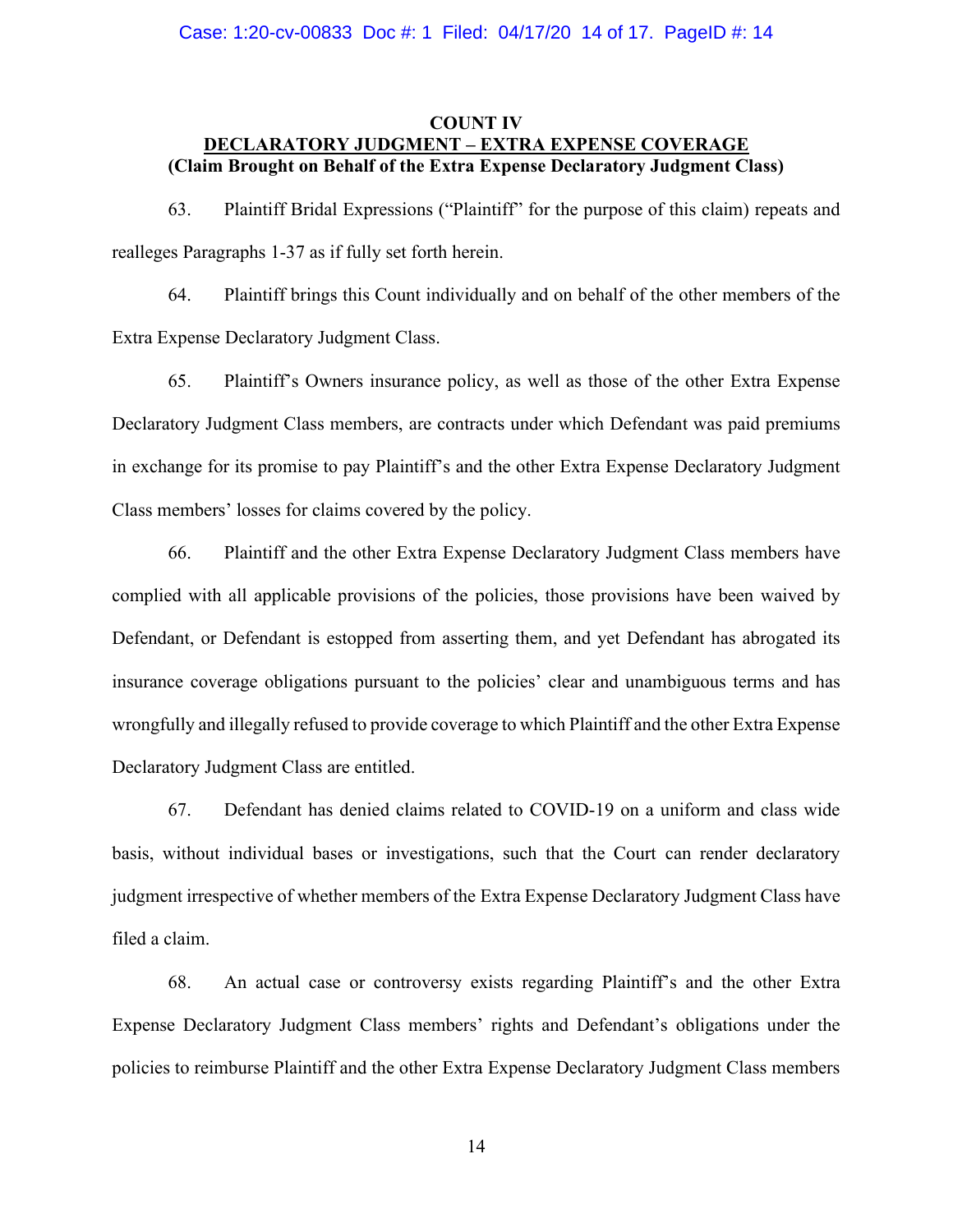## Case: 1:20-cv-00833 Doc #: 1 Filed: 04/17/20 15 of 17. PageID #: 15

for the full amount of Extra Expense losses incurred by Plaintiff and the other Extra Expense

Declaratory Judgment Class members due to the presence of COVID-19.

69. Pursuant to 28 U.S.C. § 2201, Plaintiff and the other Extra Expense Declaratory

Judgment Class members seek a declaratory judgment from this Court declaring the following:

- i. Plaintiff's and the other Extra Expense Declaratory Judgment Class members' Extra Expense losses incurred in connection with the necessary interruption of their businesses due to the presence of COVID-19 are insured losses under their policies; and
- ii. Defendant is obligated to pay Plaintiff and the other Extra Expense Declaratory Judgment Class members for the full amount of the Extra Expense losses incurred and to be incurred in connection with the covered losses related to the necessary interruption of their businesses due to the presence of COVID-19.

# **VII. REQUEST FOR RELIEF**

WHEREFORE, Plaintiff, individually and on behalf of the other Class members, respectfully requests that the Court enter judgment in their favor and against Defendant as follows:

a. Entering an order certifying the proposed nationwide Classes, as requested herein, designating Plaintiff as Class representative, and appointing Plaintiff's undersigned attorneys as Counsel for the Classes;

b. Entering judgment on Counts I and II in favor of Plaintiff and the members of the

Business Income Breach Class and the Extra Expense Breach Class; and awarding damages for breach of contract in an amount to be determined at trial;

c. Entering declaratory judgments on Counts III and IV in favor of Plaintiff and the members of the Business Income Declaratory Judgment Class and the Extra Expense Declaratory Judgment Class as follows:

> i. Business Income and Extra Expense losses incurred in connection with the necessary interruption of businesses due to the presence of COVID-19 are insured losses under their Policies; and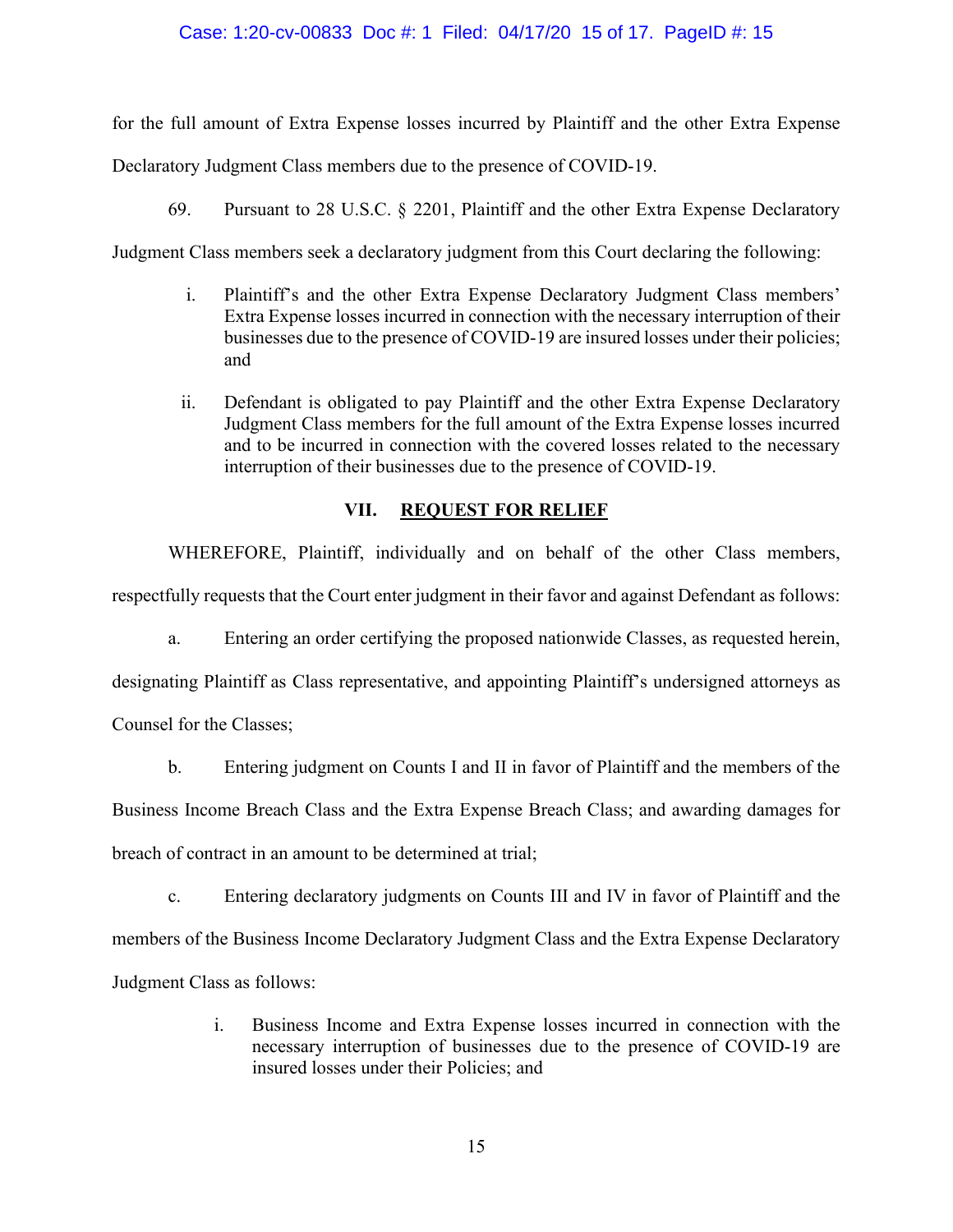- ii. Defendant is obligated to pay for the full amount of the Business Income and Extra Expense losses incurred and to be incurred in connection with the necessary interruption of businesses due to the presence of COVID-19;
- d. Ordering Defendant to pay both pre- and post-judgment interest on any amounts

awarded;

- e. Ordering Defendant to pay attorneys' fees and costs of suit; and
- f. Ordering such other and further relief as may be just and proper.

# **VIII. JURY DEMAND**

Plaintiff hereby demands a trial by jury on all claims so triable.

Dated: April 17, 2020 Respectfully submitted,

*/s/ Mark A. DiCello* Mark A. DiCello (0063924) Kenneth P. Abbarno (0059791) Mark Abramowitz (0088145) **DICELLO LEVITT GUTZLER LLC** 7556 Mentor Avenue Mentor, Ohio 44060 Telephone: 440-953-8888 madicello@dicellolevitt.com kabbarno@dicellolevitt.com mabramowitz@dicellolevitt.com Adam J. Levitt (IL 6216433) Amy E. Keller (IL 6296902) Daniel R. Ferri\* Mark Hamill\* Laura E. Reasons\* **DICELLO LEVITT GUTZLER LLC** Ten North Dearborn Street, Sixth Floor Chicago, Illinois 60602 Telephone: 312-214-7900 [alevitt@dicellolevitt.com](mailto:alevitt@dicellolevitt.com) akeller@dicellolevitt.com dferri@dicellolevitt.com [mhamill@dicellolevitt.com](mailto:mhamill@dicellolevitt.com) lreasons@dicellolevitt.com